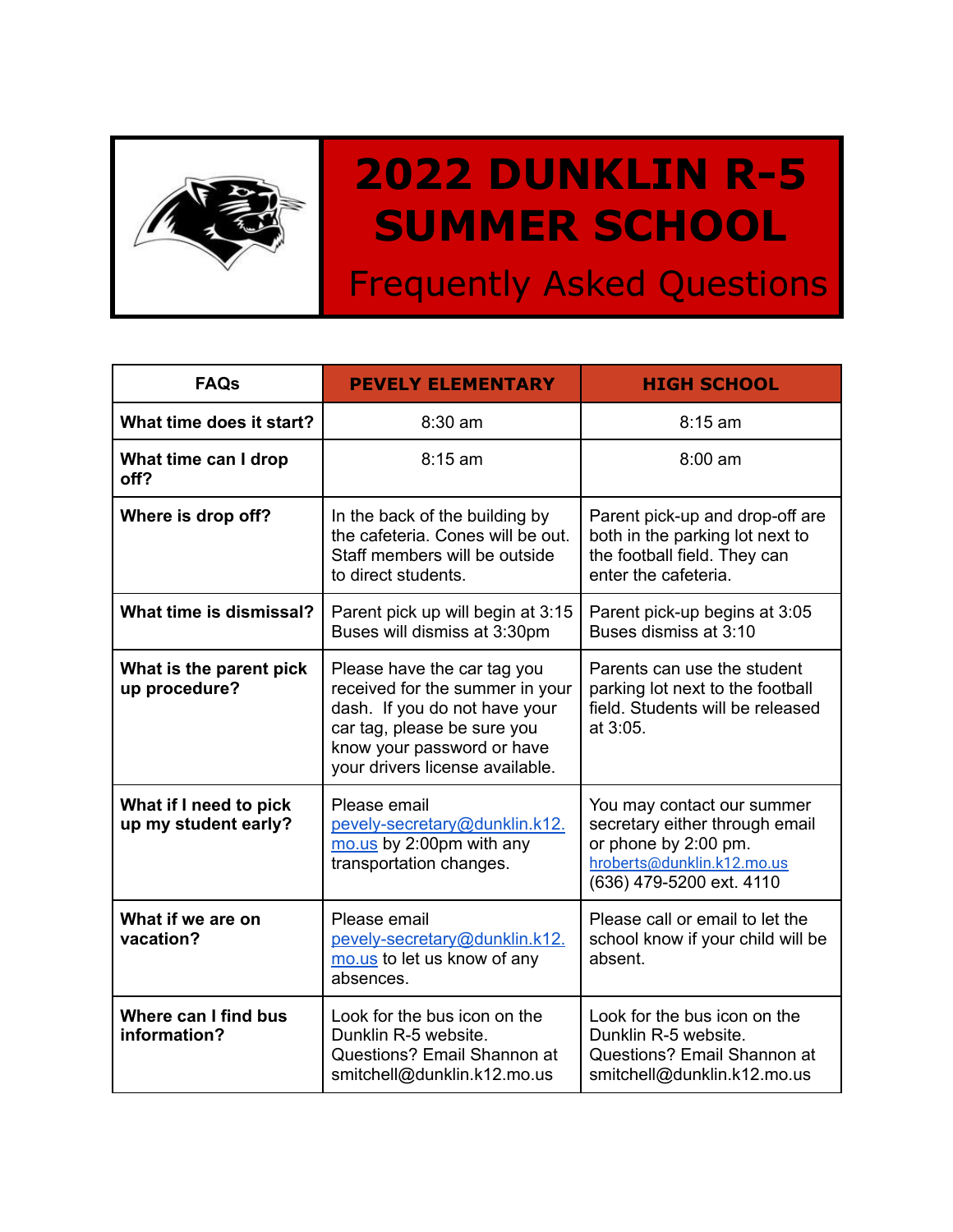| What supplies are<br>needed?                              | Grades K-5: pencil box with<br>pencils, crayons, glue stick &<br>safety scissors. It is<br>recommended that students<br>bring a water bottle with their<br>name clearly written on it and a<br>backpack.<br>Kindergarten ONLY: all of the<br>above as well as a beach towel,<br>for rest time. | Students should bring their<br>laptops for class. Students<br>enrolled in Physical Education<br>should have appropriate shoes<br>for class and may want to bring<br>a water bottle.                                                    |
|-----------------------------------------------------------|------------------------------------------------------------------------------------------------------------------------------------------------------------------------------------------------------------------------------------------------------------------------------------------------|----------------------------------------------------------------------------------------------------------------------------------------------------------------------------------------------------------------------------------------|
| What if I just enrolled<br>today?                         | You may need to transport your<br>child as transportation may not<br>be set up for them yet.                                                                                                                                                                                                   | You may need to transport your<br>child as transportation may not<br>be set up for them yet.                                                                                                                                           |
| How do I know who my<br>child's teacher will be?          | K-5 homeroom teachers are<br>reaching out via telephone<br>and/or email to introduce<br>themselves and be sure you<br>received the information letter<br>with times, supplies, etc.                                                                                                            | Middle school students will<br>rotate each hour of the day<br>from class to class.                                                                                                                                                     |
| How will my child know<br>where to go?                    | There are staff at each<br>entryway directing and helping<br>students.                                                                                                                                                                                                                         | At the beginning of the first day<br>middle school students will<br>meet in the cafeteria where<br>teachers will escort their first<br>hour students to class. High<br>school students will meet in the<br>gym for the same procedure. |
| Does my child need to<br>be online at a certain<br>time?  |                                                                                                                                                                                                                                                                                                | Virtual teachers will email the<br>students on their rosters to give<br>them class information such as<br>google meet times.                                                                                                           |
| Do my virtual students<br>need to come to<br>school?      |                                                                                                                                                                                                                                                                                                | Students taking Virtual Health,<br>PE, Personal Finance, and ACT<br>Prep do not need to come to<br>school.<br>Credit Recovery students will<br>be in-person.                                                                           |
| How do I make changes<br>to my summer school<br>schedule? | Email the secretary if your<br>attendance will change.                                                                                                                                                                                                                                         | Email Mr. Goodwin about class<br>schedules<br>sgoodwin@dunklin.k12.mo.us<br>Attendance changes? Email<br>hroberts@dunklin.k12.mo.us or<br>call (636) 479-5200 ext. 4110                                                                |
| <b>Important Links</b>                                    | <b>Link for K-5 information</b>                                                                                                                                                                                                                                                                |                                                                                                                                                                                                                                        |